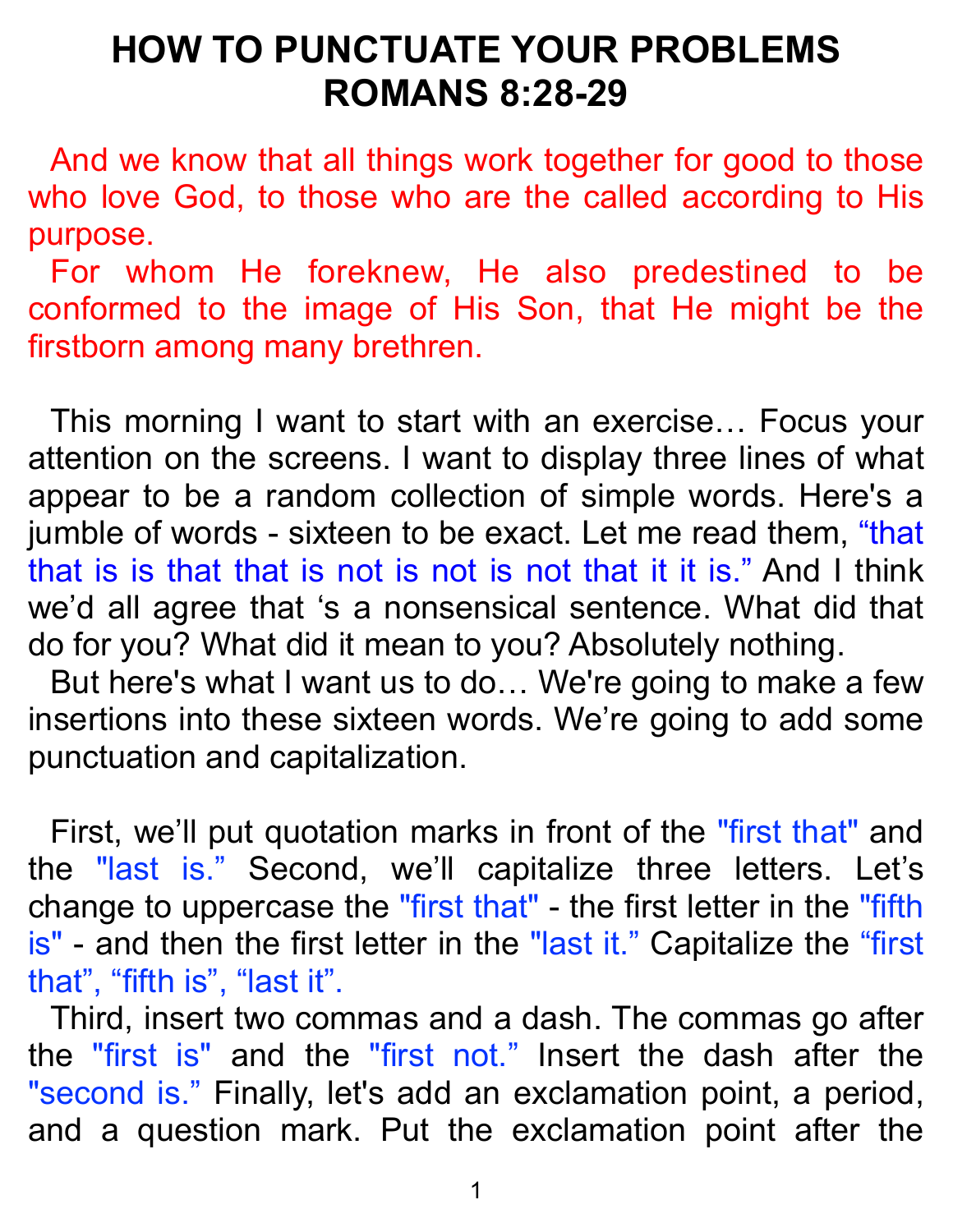"second not." The period goes between the "last is" and the "last quotation mark." And slip the question mark in after the "first it."

Now having added the capitalization and punctuation we should read these sixteen words again. Here's how it should read… "That that is, is - that that is not, is not! Is not that it? It is." Suddenly our nonsensical sentence makes some sense! We just read the exact same sixteen words, in the same order, but with the insertions of capitalization and punctuation this seemingly random collection of words finds meaning.

And this morning I want to teach you how to make sense of your problems. How to punctuate your problems! For right now your life appears to be a jumble of obstacles, and difficulties, and stressful circumstances. Your life doesn't make a lot of sense. Randomness rules. You're perplexed and distressed.

You have to confess… your life is just a mess!

It reminds me of Charlie Brown and Lucy. They were into a heavy philosophical conversation, when Lucy made an astute observation. She said, "Life is like a deck chair, Charlie Brown. Some place it so they can see where they're going; some place it so they can see where they've been; and some place it so they can see where they're at." Charlie Brown thought for a minute and responded, "Well, I can't even get mine unfolded."

Perhaps you feel confused like you can't even get your deck chair unfolded. At times your life resembles a knot that refuses to come untangled. It's a dilemma, a predicament, a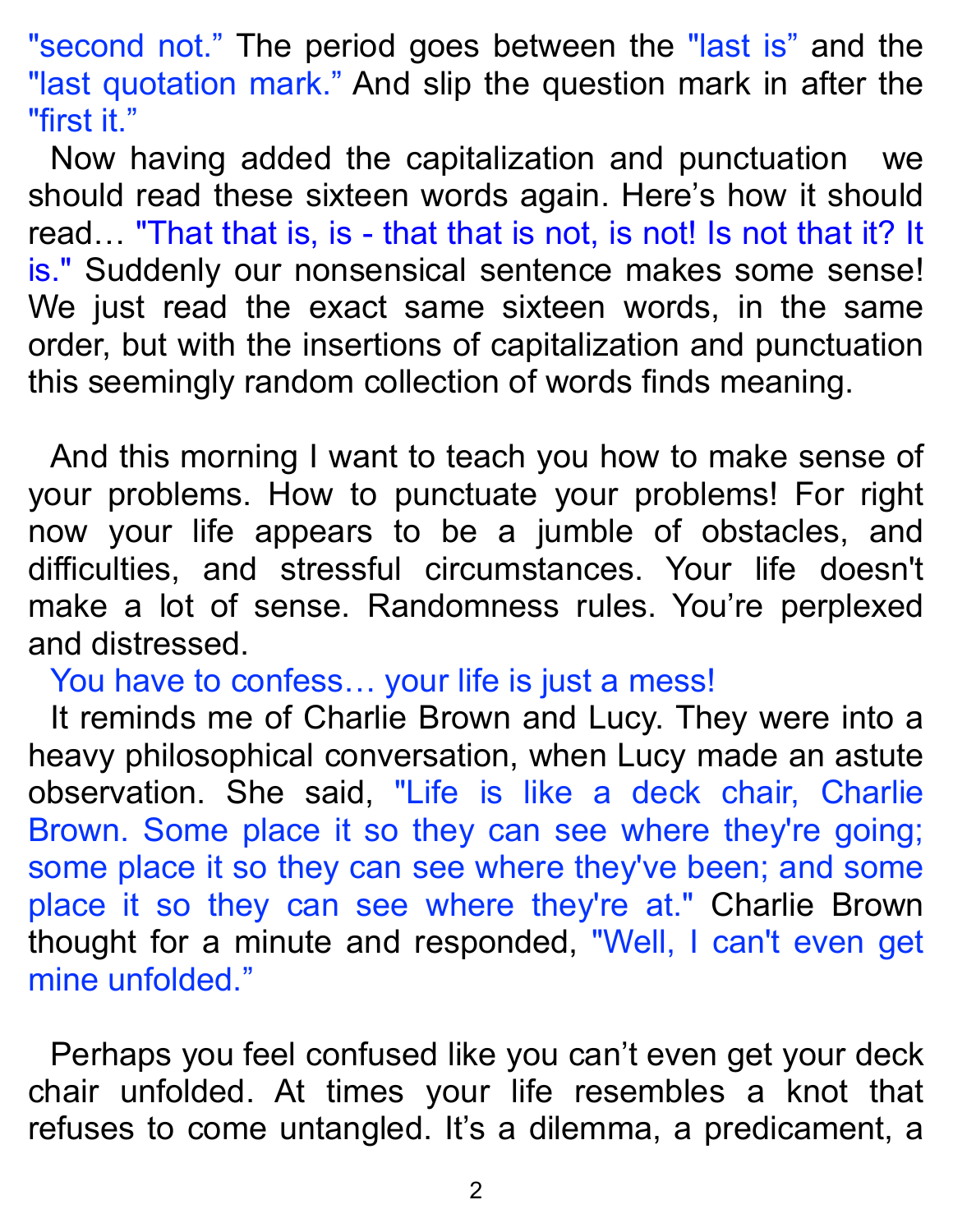quandary, a riddle, a puzzle. But that's because we haven't punctuate our lives properly.

This morning we're going to take your string of struggles your jumble of circumstances - and make a few insertions… we'll place quotation marks at the beginning and end - a couple of capitalizations - a few commas and dashes scattered throughout - even an exclamation point - a period and a question mark…

When you make the proper insertions, instantly your life takes on a whole new meaning. Romans 8:28-29 provide us God's rules for punctuating our problems.

First, let's take your string of problems and add some quotation marks. For God says, not Sandy says - not some counselor says - not a friend trying to cheer you up says - not an advocate of positive thinking says - but, "God the Holy Spirit" says... "All things work together for good to those who love God…"

I want you to think of the problems you're facing and put them between two quotation marks. The situations you're dealing with have been God ordained. God hasn't necessarily caused them… but He's at least allowed them. The Bible teaches that God is over the affairs of men. And as a result, nothing can get to me that it doesn't first pass through Him. Before a trial touches me it first has to get divine authorization - then before God sends it on, He attaches to it a special purpose that He wants to work in my life.

Our problems take on a completely different meaning when we wrap them between divine quotation marks.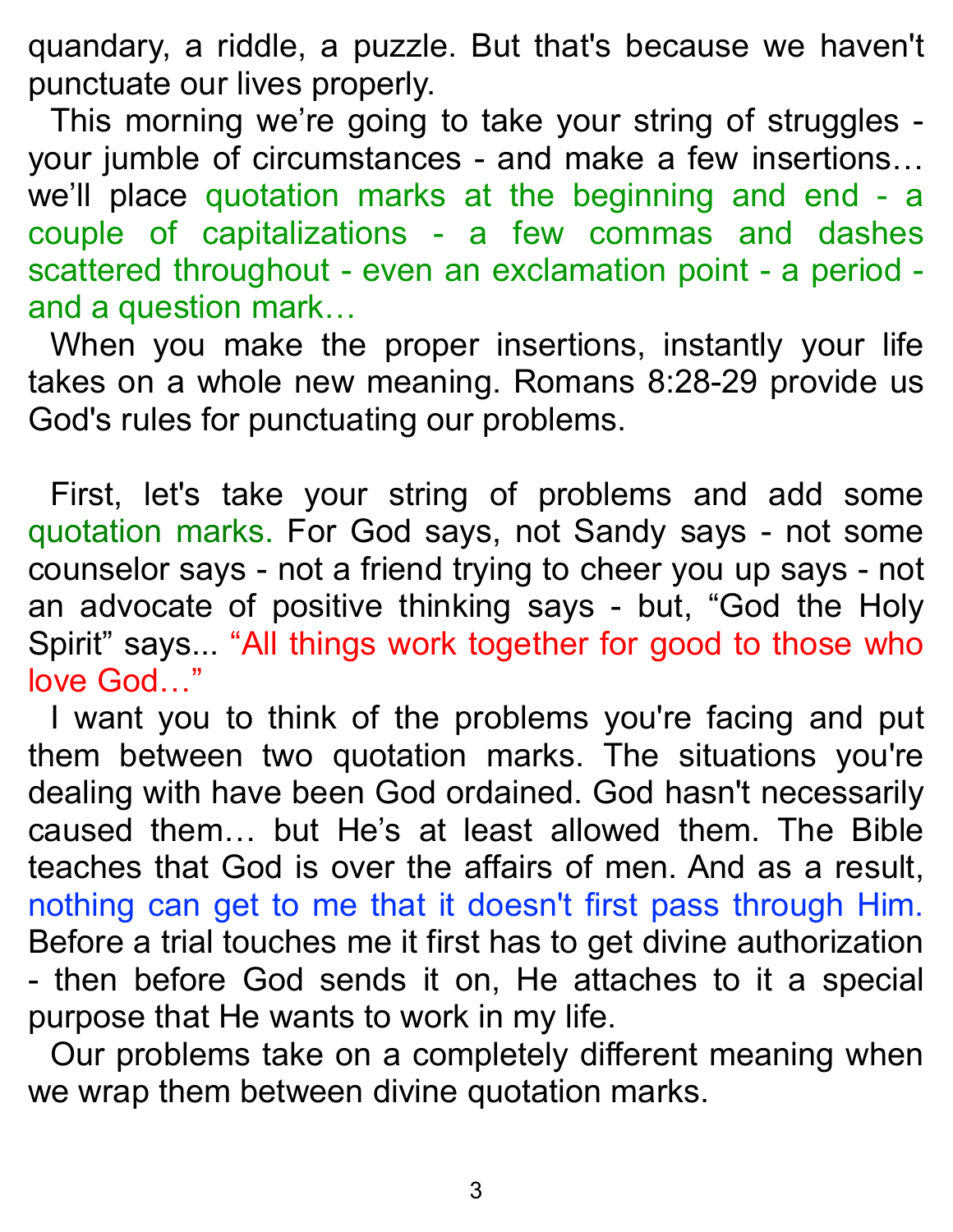On the town square in Enterprise, Alabama there's a monument to the boll weevil. Years ago this rural, farming town made its living off King Cotton, until a swarm of boll weevils invaded their fields, and threatened permanent ruin. As it turned out the enterprising farmers of Enterprise were forced to switch to peanuts that year. And to their surprise, when harvest time came they made more money from peanuts than they had ever made from cotton. They never went back to the cotton. The blight of the boll weevil became a bonanza to the town's economy.

And to acknowledge their appreciation the farmers set up a monument on the town square. Go to Enterprise, Alabama today, and you'll see a marble and bronze statue of an ugly boll weevil. It's a reminder that God hasn't fallen asleep at the helm. He is in control.

God wants to turn your disappointments into divine appointments. Nothing can happen to you or I that our mighty God can't transform into something good.

I have a little sign I found years ago, that I keep in my office. I'm forced to look at it almost every day. It reads, "God is greater than any problem that I have."

Think of it, the very thing that is today creating the stress in your life, and the anguish in your heart, and the fear for your future - can one day be the cause of great rejoicing. Imagine, your source of misery will one day become a monument to God's faithfulness!

Now, let's go back to our long string of struggles, and as we did to those sixteen words - let's capitalize two words for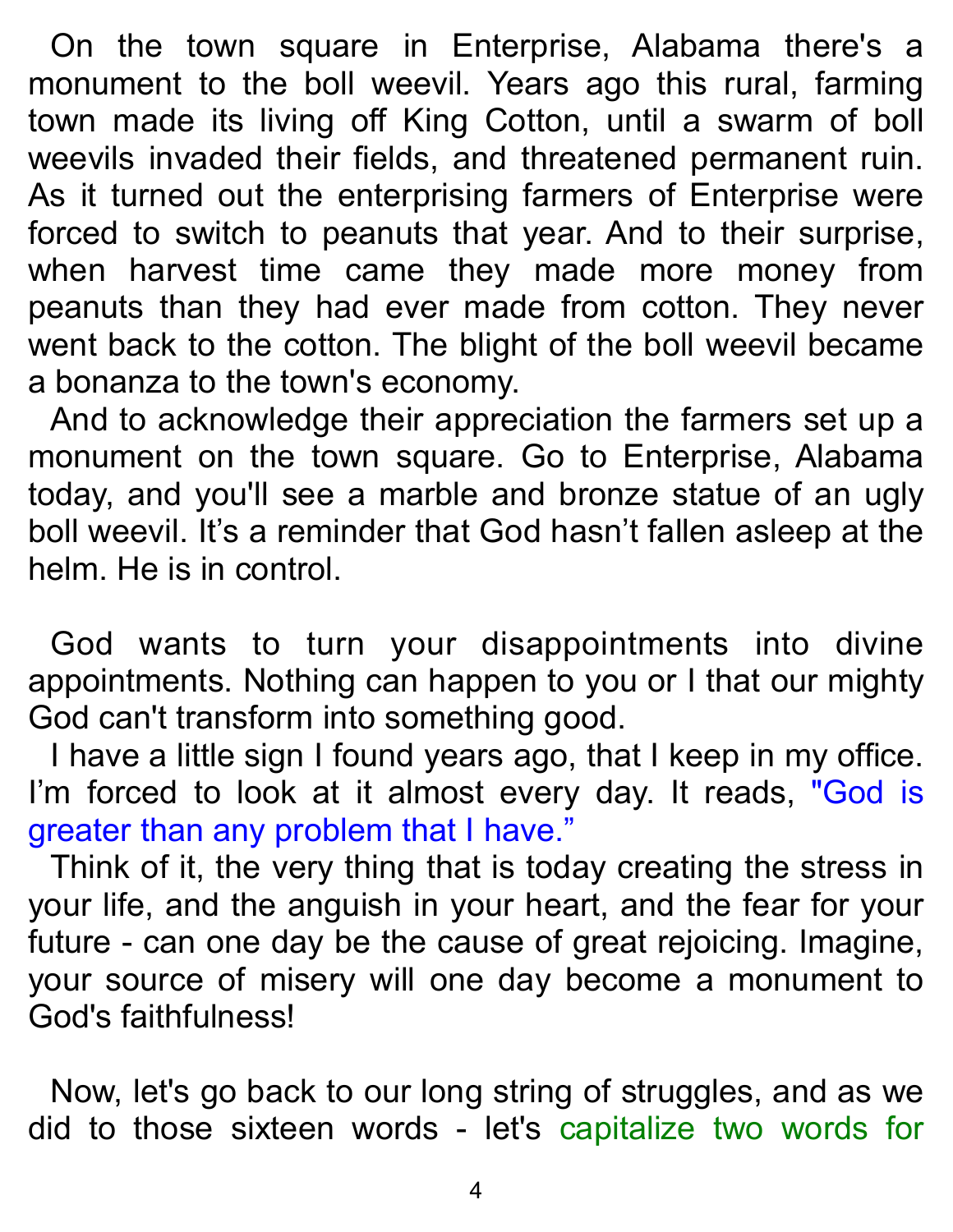emphasis, "All Things"… God works "All Things" together for good - not just a "few things" or "some things" or "most things", but "All Things"

Recently, an art gallery in Alexandria Virginia hosted a junk art exhibition. For \$3000 you could purchase a full-length woman's coat, knitted out of plastic garbage bags… The show included model airplanes made from beer cans… A lamp made from an old bowling ball and ten-pin… Sculptures made from rusted picture frames, clock parts, saw blades, truck panels, sardine cans, tea bags, and Band-Aid wrappers… The exhibit gave new meaning to the phrase, "trash art."

But God is into trash art! God wants to take the trash in our lives - the shattered dreams, scarred memories, broken heart, battered hopes, bleeding hurts - and turn them into something… oh, so good! He wants to take what we consider the junk in our lives and transform it a valuable and beautiful piece of art!

Sometimes life is like trying to work a thousand piece jigsaw puzzle, without the box top. It's tough to arrange the individual pieces when you lack the big picture.

But our God sees the box top. He knows the end from the beginning. God alone can work the puzzle, and fit all the pieces into their proper place.

A pastor once went to console a family that was grieving the tragic loss of their baby. Trust me, from a pastor's perspective those moments are horribly awkward. Everything you think to say runs the risk of coming across as sounding trite and insensitive.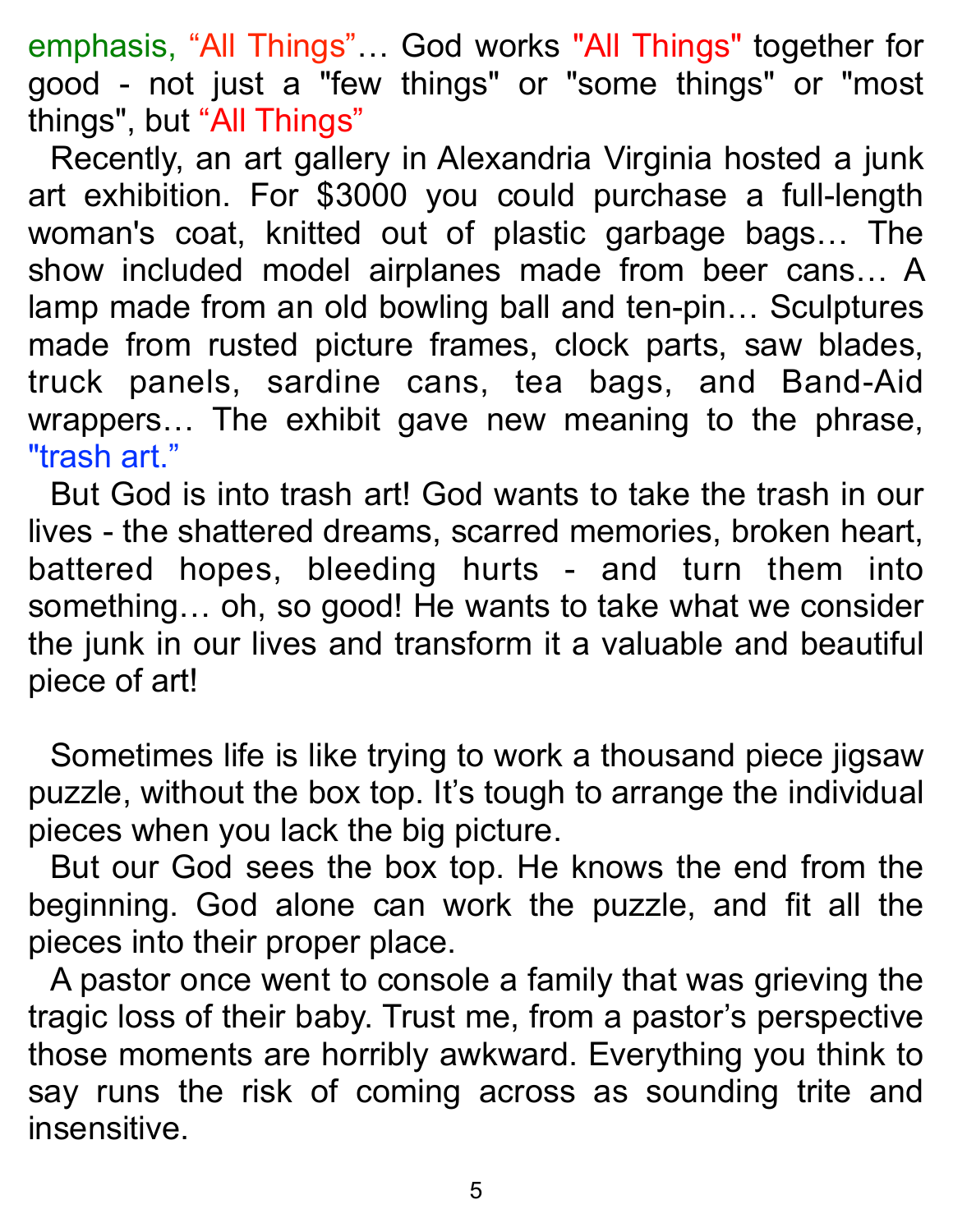This particular pastor was groping for words when a hand woven bookmark fell from His Bible. On one side it was a tangled web of thread - on the other side were the embroidered words, "God is love." From our perspective life gets confusing, but from God's perspective He's working "all things together for good."

Reinhold Messner is a famous mountain climber. He was the first of two men to climb Mount Everest without an oxygen tank. Then he decided he needed to climb the mountain by himself - and he succeeded.

Afterwards Messner was asked the stock question all mountain climbers get asked, "Why did you do it?" He replied, "Because at the top all the lines converge."

Friends, your life is a portrait God is in the process of painting, and no matter how random the lines seem right now eventually every brush stroke will come together just as the artist intended. Not a few, or some, or most… but "All Things… work together."

Now back to our punctuation, we also need to sprinkle in a few commas and dashes throughout our problems. Remember your High School English, commas and dashes are connectors - they link together different thoughts in the sentence. And this is what God does with our problems… rather than have them stand alone, they all link up and work together.

The Greek word translated in verse 28 by the phrase "work together," is the word "sunergeo" - from which we get out English word "synergy or synergistic."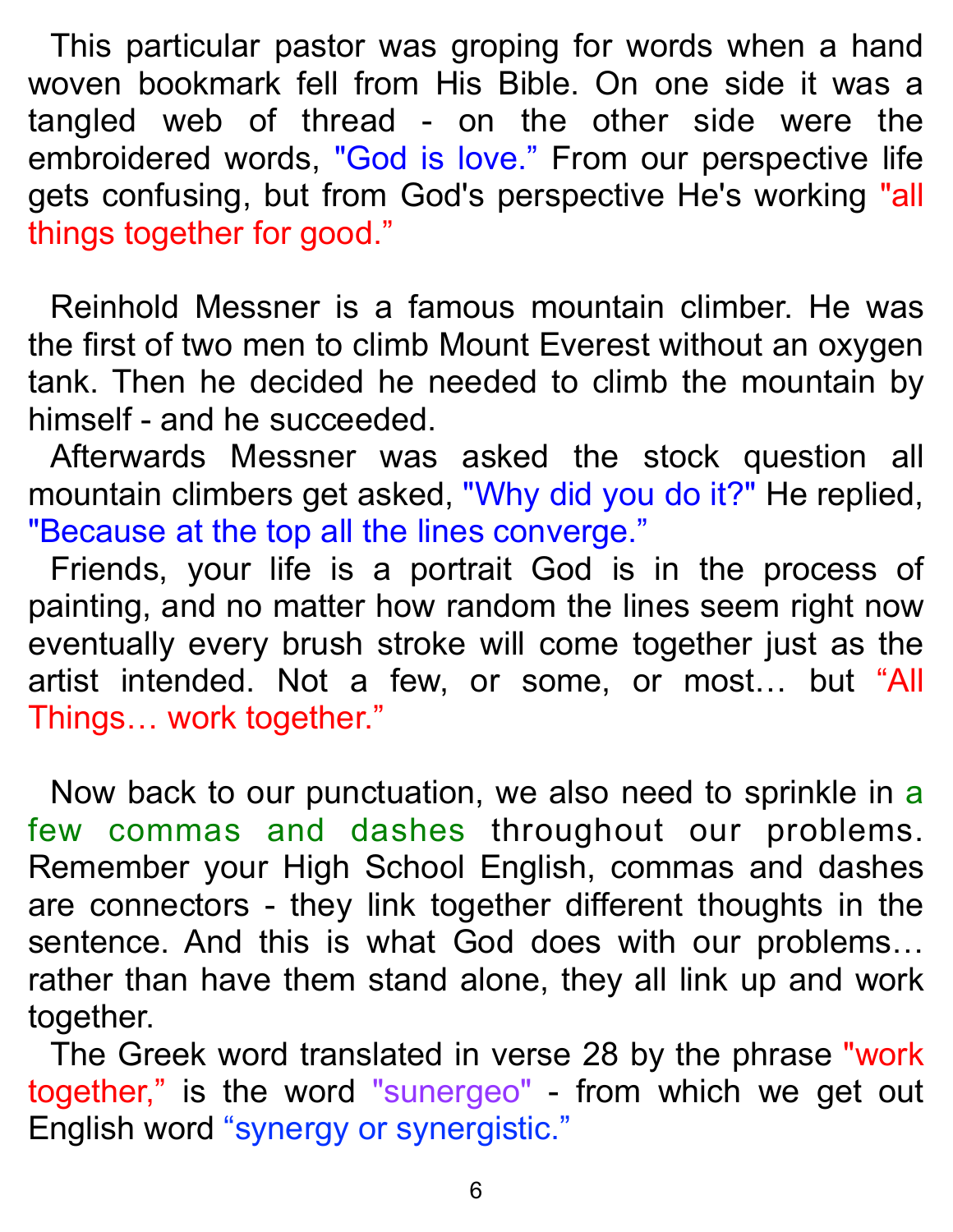And here's how the Webster's dictionary defines the word "synergy" – it's the "cooperative action of various elements to produce an effect greater than, and different from, the sum of each element acting separately." In other words, "the parts do more interacting together than they do working separately."

Take for example common table salt. Salt is the cooperative action of two poisons - sodium and chloride. Consumed alone either of these elements become deadly, but them working together overcomes their harmful effects and even makes them beneficial.

And this is what God does…. He takes the various circumstances of our lives and creates a synergistic effect. He brings together problematic situations and distressing events, in such a way that the ultimate, over-all, in-the-end outcome is good and productive.

Say you're in the kitchen - in the middle of baking a cake when I walk in and start sampling the ingredients... I taste a pinch of baking soda, drink a sip of extract, eat a handful of flour, or a cup of raw eggs - it doesn't take long before I'm sick to my stomach.

By themselves - on their own - the ingredients won't taste very good, but if I allowed you to mix up those ingredients, and give them time to bake - eventually I'll be enjoying a delicious dessert - a pleasure to taste.

And this is what God does. Many of life's experiences if consumed by themselves tastes bitter and nauseous. But God can take those ingredients, mix them exactly, bake them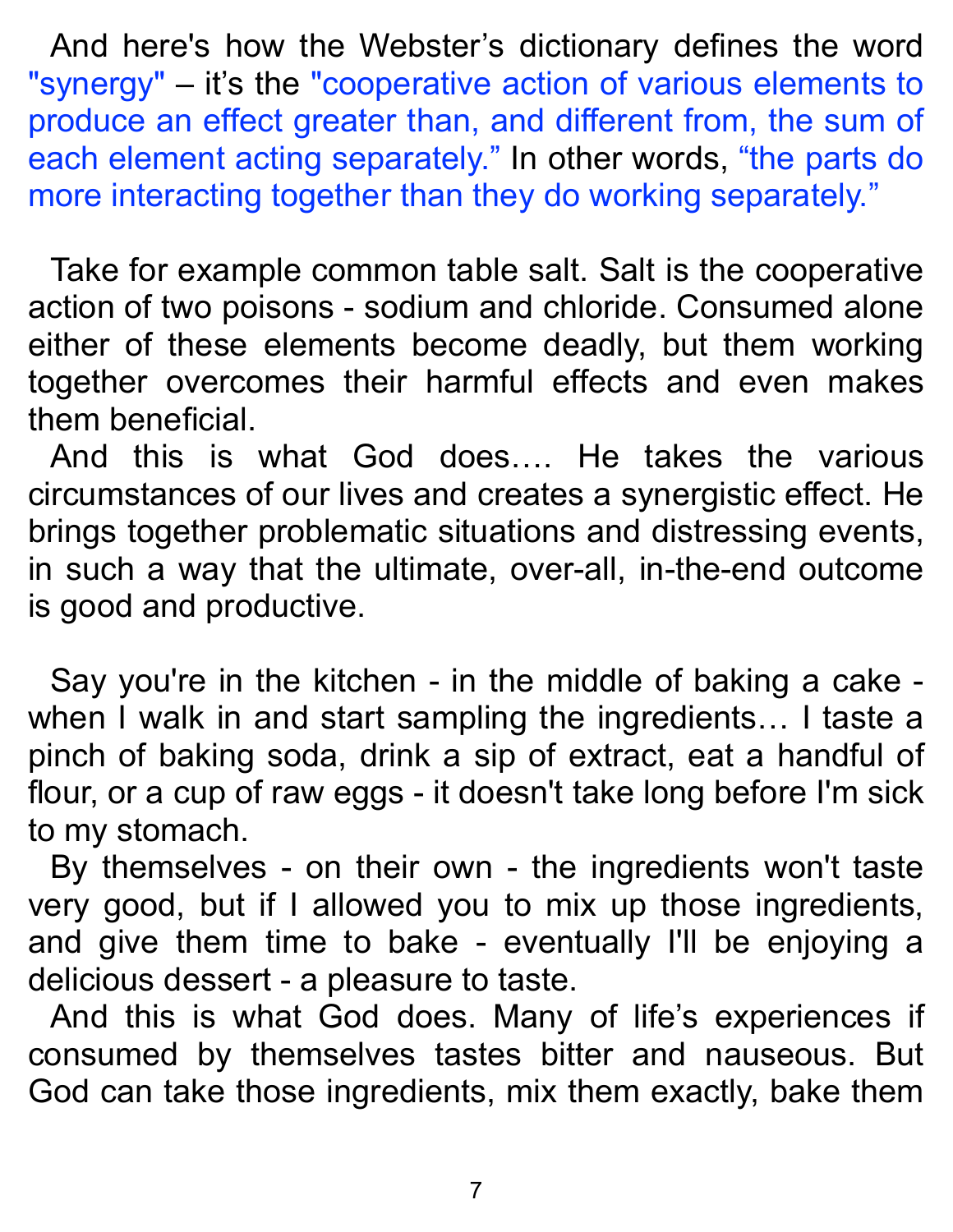thoroughly, and transform them into a dish that's tasty, and pleasing, and good.

Once a sailor was stranded on a desert island. It was a daily struggle for him just to survive. After several weeks he managed to build a make-shift hut which protected him from the brutal weather, and provided him a place to store the food he could gather.

One day the cast-away was out searching for food, when he noticed a fire rising above the trees. He raced back, to find his hut engulfed in flames. What a bummer! The man sunk into a deep depression. All he had worked for had suddenly gone up in smoke.

But the next morning, the sailor spied a ship sailing towards the island. It was a rescue party. When he asked the captain how he knew he was on the island, he said he'd seen the signal fire. What the sailor had interpreted at the time as a catastrophe, and had caused his deep depression, had been his salvation.

God uses apparent tragedies - along with the right circumstances and timing - to do His work. Perhaps that's what He's up to in your life this very second!

God works "all things together for good!" Friends, you've got to believe it… all that's coming down in your life is happening to you for your good and God's glory!

This is why we need to add an exclamation point! This is a promise we all should get excited about!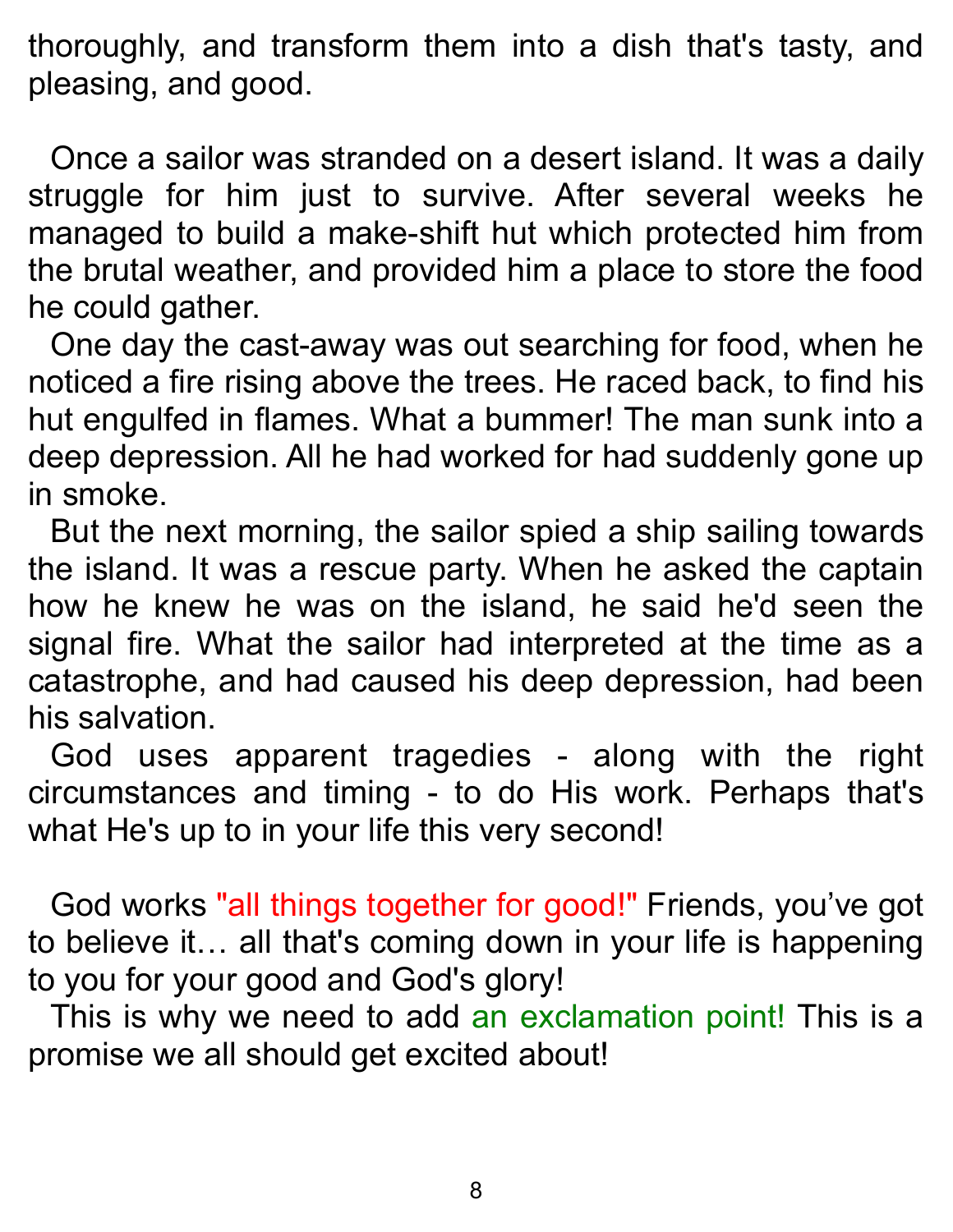Of course, the word "good" is a relative term. What's good to you may not be good to me… For example you might enjoy the taste of butterscotch candy. Your whacky taste buds think butterscotch candy tastes good, but I hate butterscotch. I'd rather suck on pigs' feet than entertain the taste of butterscotch…

God works all things together for "good" according to His definition of "good," not necessarily my definition.

If you read Romans 8:28, and think "good" means an easygoing, smooth-sailing, trouble-free life - or if you think it means a fat bank account, and rungs up the corporate ladder, and never a conflict with your friends or family - then you're misreading the verse.

Nothing in this life grows without struggle and pain. God's "good" is not a continual, picnic-in-the-park - it's the kind of good that molds godly character, stretches our endurance, and forces us to build on to our faith.

This is why Romans 8:28 is one of the most misinterpreted verses in the Bible. People quote it as if it said, "all things work together for my good" - but that's not what it says. God's goal is not just your good, it's for your good, plus my good, plus God's good.

God is at work in the circumstances of your life to achieve a mixture of your good, and other people's gain, and His glory! God's intention in the trials of this life is not some cheap, superficial, selfish version of good… God wants to produce a solid, eternal good!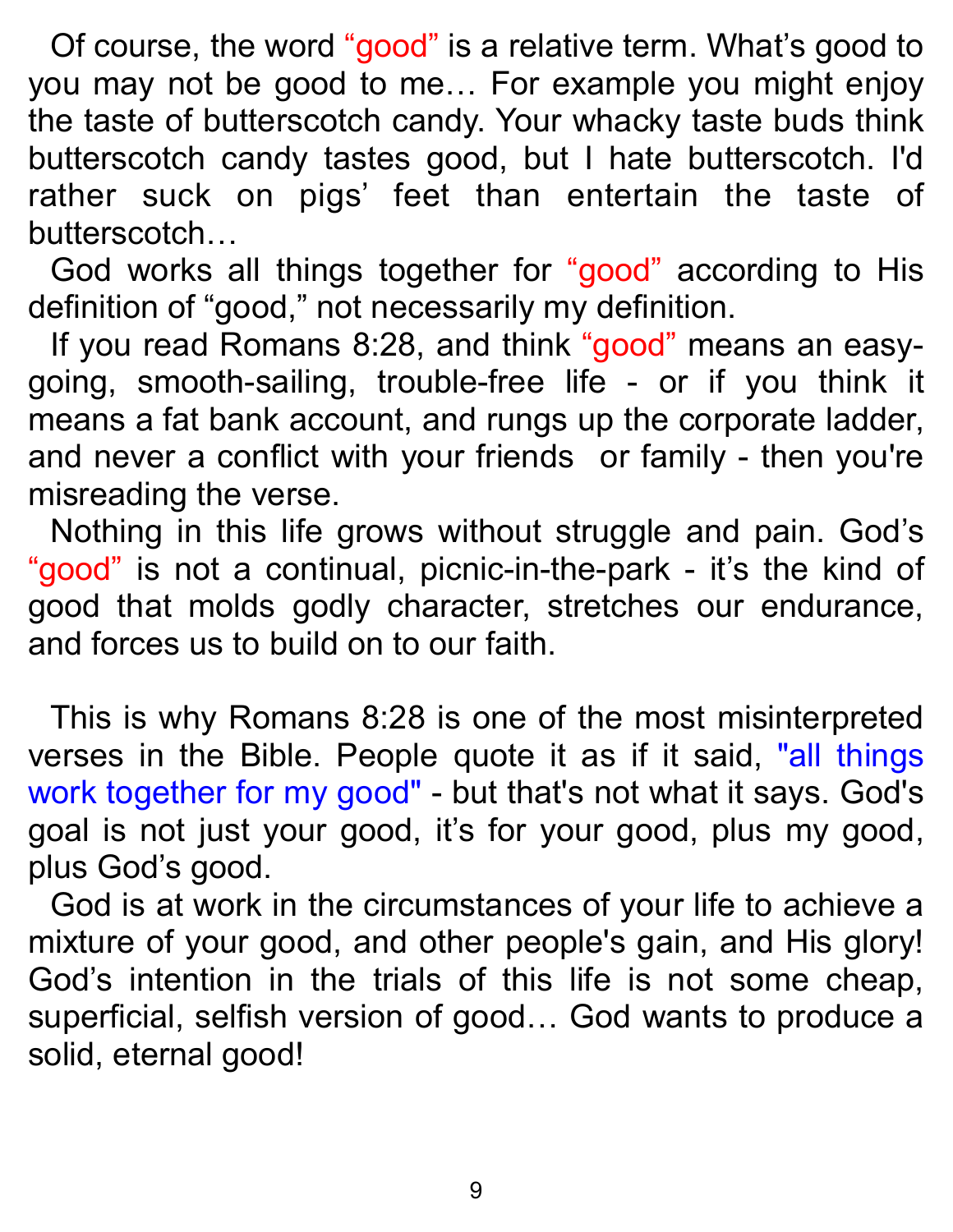Once a professor at Georgia Tech said to a struggling student, "Son, you don't have enough sense to stand on the corner and sell hotdogs." Well, after flunking out of Tech the boy decided to take up his professor's suggestion! He threw up a shack on North Avenue and started selling hotdogs. The year was 1928... the student's name was "Frank Gordy"... and the name of his hotdog stand was… "The Varsity."

Once on a visit to the Varsity, Irvin Walker told me the story of Frank Gordy. Irvin worked at the Varsity for 44 years. He said the Varsity made Gordy a multi-millionaire, but it also helped him provide for all 12 of his kids. Frank Gordy's failure was a blessing to Irvin.

In fact there's another man - his name is Sandy Adams and he says that Mr. Gordy's restaurant has provided him countless hours of dining pleasure. To me, nothing can beat a Varsity chili-steak and fries.

But here's the point, Frank Gordy's misfortune became a chain reaction of good. It became a blessing for Frank Gordy - for Irvin Walker - for the 12 Walker kids - for Sandy Adams and even for my wife and grandkids… Our first date was to the Varsity. Kathy and I fell in love over onion rings and a Frosted Orange.

On a more serious note, Myra Welch, the famous poet was once interviewed. Ms. Welch wrote the inspirational ballad, "The Touch of the Master's Hand." Over the years her popular poem has warmed the hearts, and encouraged the faith of millions of people.

When the interview was over, the reporter went to leave, but Ms. Welch stopped him. She patted her wheelchair and said,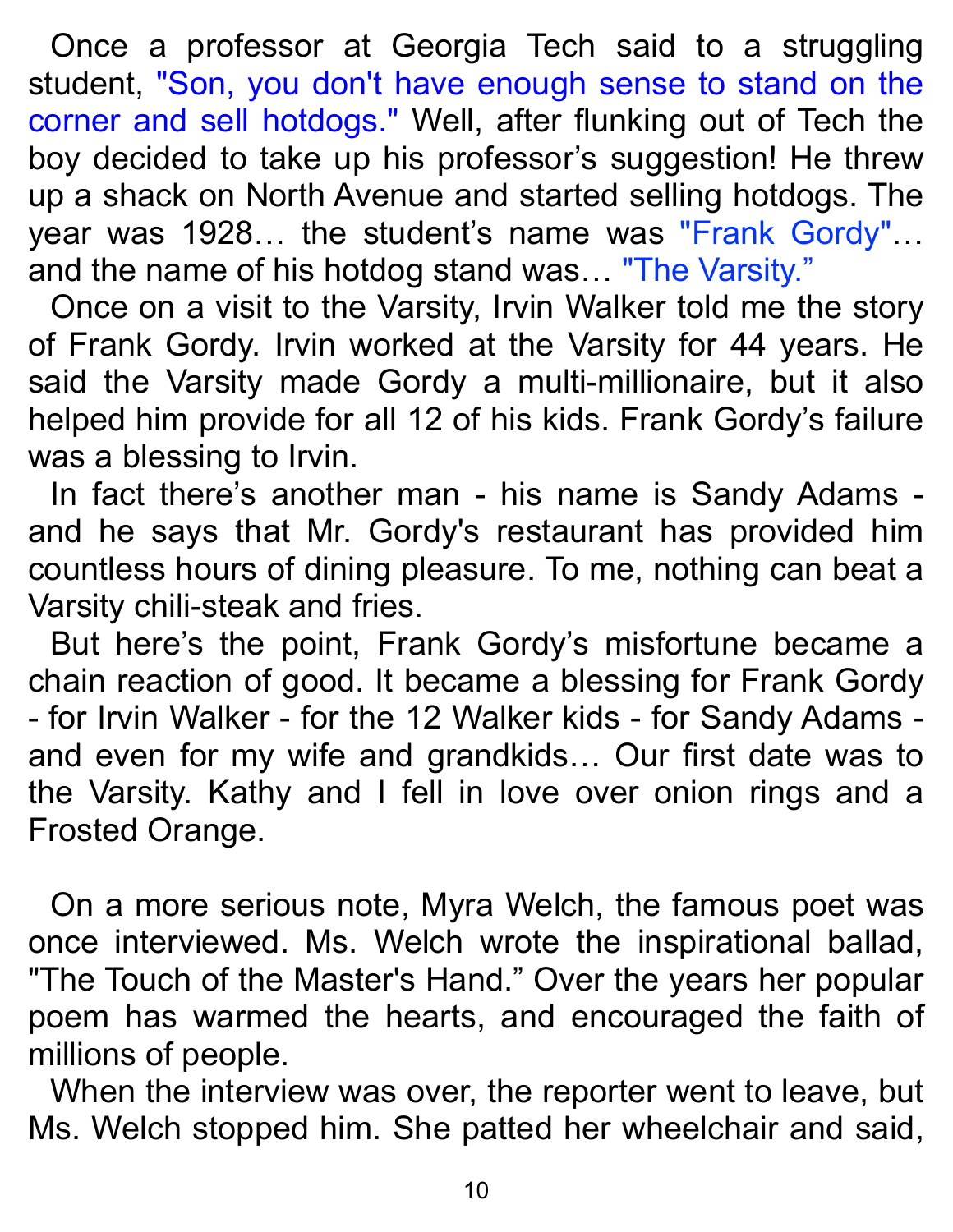"I also want to thank God for this, if I'd never been confined to a wheelchair I'd never have cultivated my love for poetry." According to Ms. Welch, her wheelchair turned into help for thousands.

Initially, God's work may seem harsh. The storms appear dark, heavy, and threatening. But God's clouds always contain a silver lining. God's good eventually rises out of the storm. Trust Him. He sees to it that "all things work together for good... to those who love God, to those who are called according to his purpose."

I want you to notice though that God's promise in these verses is not an open-ended offer. There's a period at the end of the promise! This wonderful word of comfort and hope only applies to those who "love God" and "are called according to His purpose."

You might say, "I love God, but I'm not sure about His will for my life? What is God's purpose for me?" In verse 29 Paul tells us that it's God's will for us "to be conformed to the image of His Son." God's purpose for you and me is to make us like Jesus. If this is your goal, then "all things will work together for good."

So often we think of the will of God as a particular activity, or a specific place, or a relationship - when in reality the will of God is a process. God's will is not a destination - as much as it is the journey itself, and the person God plans to make us along the way.

God wants to fashion us into the image of His Son Jesus! He wants our manners to be full of grace, our heart full of love, our actions full of His glory. God wants us to circulate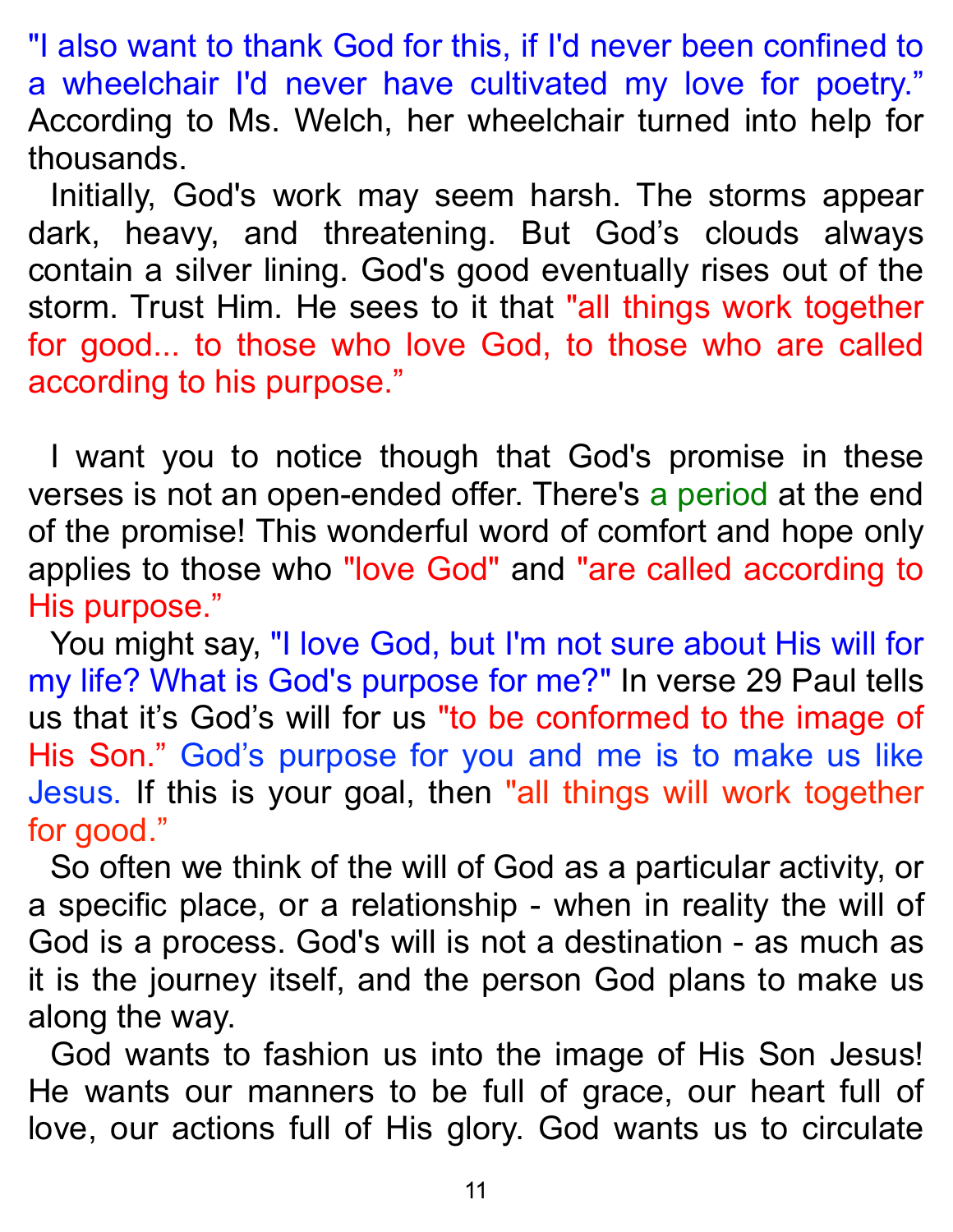the warmth of Christ - emanate the strength of Christ - radiate the goodness of Christ. God wants His servants to take after their Master.

As we've learned in Romans if you trust in Jesus, inwardly God has made you a new creation. Spiritually you are the righteousness of Christ. Now God wants all that love, and goodness and kindness to ooze from your spiritual pores into your attitudes and actions.

When Michelangelo finished his statue of "David" the great artist was asked how he had created such a masterpiece. He answered, "I saw a figure trapped in the stone, and I chiseled away the rock to free it."

 And this is how God looks at you. He sees the inner man made perfect and righteous through the blood of Jesus - but it's surrounded by rough, shapeless rock. So God uses trials and circumstances to chip and chisel away sinful and selfish habits to free the inner man from its fleshly prison. He shapes our attitudes and actions until they reveal the new creation in Christ.

Other people may see you as a lump of stone - a real blockhead, perhaps - or they take you for granite, but God sees you as you really are in Christ. And He is determined to sculpt and shape and mold you - until the life people see reflects the person that you are.

In verse 29, the word translated "conform" is the Greek word "morphos." From it we get our English word "metamorphosis." A metamorphosis is defined as "a striking, or apparent change - an alteration of type."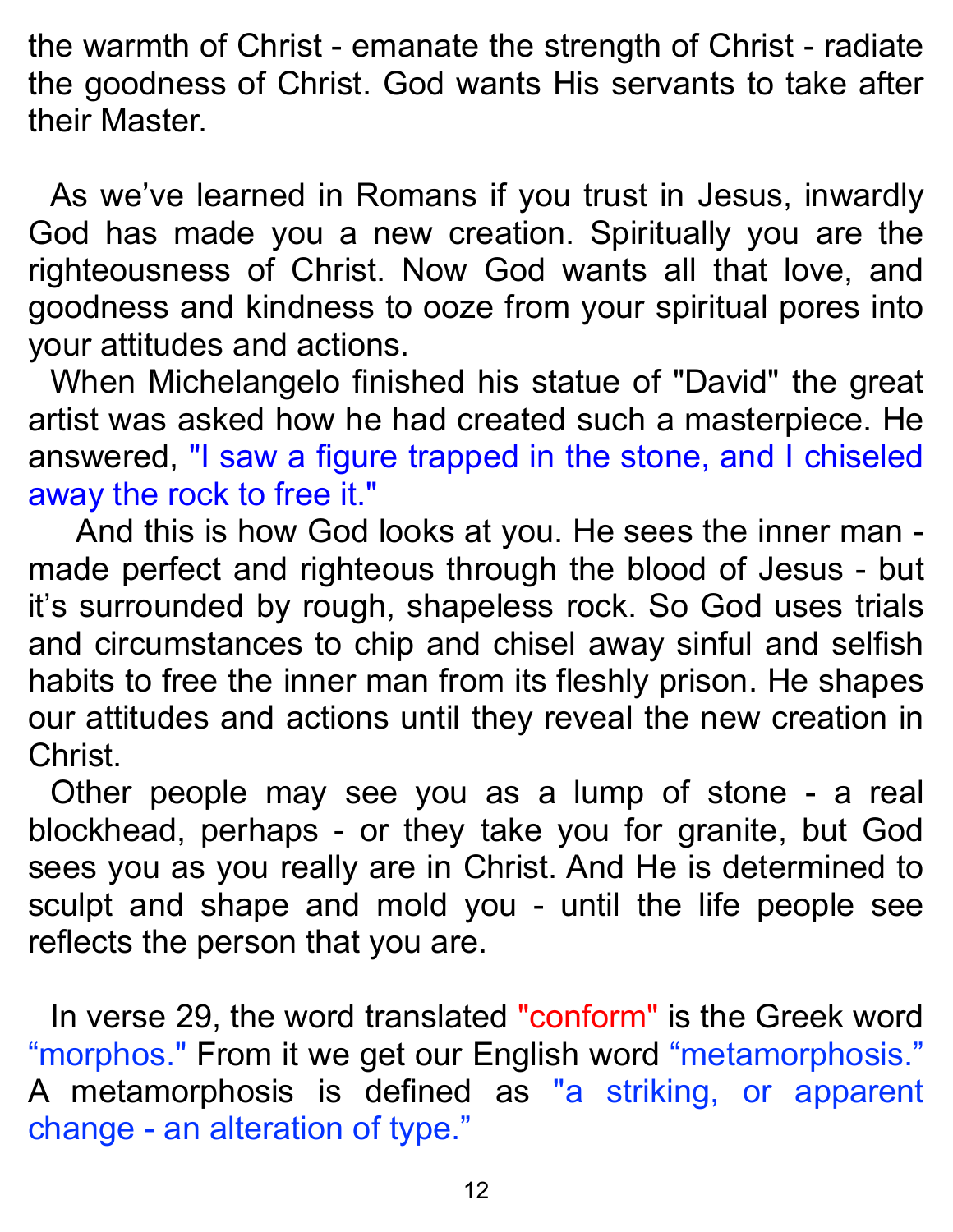When a wormy-looking caterpillar turns into a colorful, flittering butterfly we call it a metamorphosis, or when a rock turns into a crystal it's labeled a metamorphic rock. In Geology 101 we are taught that the formation of metamorphic rock involves three forces: heat, water, pressure. And in a spiritual sense those same three forces are at work to change us…

The heat is the presence of the Holy Spirit. He softens the clay, and burns off the impurities from our lives... The water is God's Word, which cleanses our thinking and builds up our faith... And the pressure is what Paul is discussing in verse 29. God uses trials and difficulties to pressure us into a spiritual change.

And understand God doesn't flinch when it comes to subjecting us to hardship… Realize our eternal God sees the future, and He knows that right now is the only short timeframe when we'll have the opportunity to experience friction. For all eternity we'll enjoy shalom or peace. Our destiny is eternal blessing. Right now is our only opportunity to be shaped by hostility or pain.

This is why God is not timid or squeamish to put us through the fire. He used the vice-grip of circumstance. God won't hesitate to use a little momentary pain to shape and fashion a permanent change in our lives.

CS Lewis once said, "God whispers to us in our pleasures, speaks to us in our conscience, but He shouts to us in our pain. Pain is His megaphone to rouse a deaf world." Spiritually speaking, pleasure tends to lull us to sleep, but pain grabs our attention!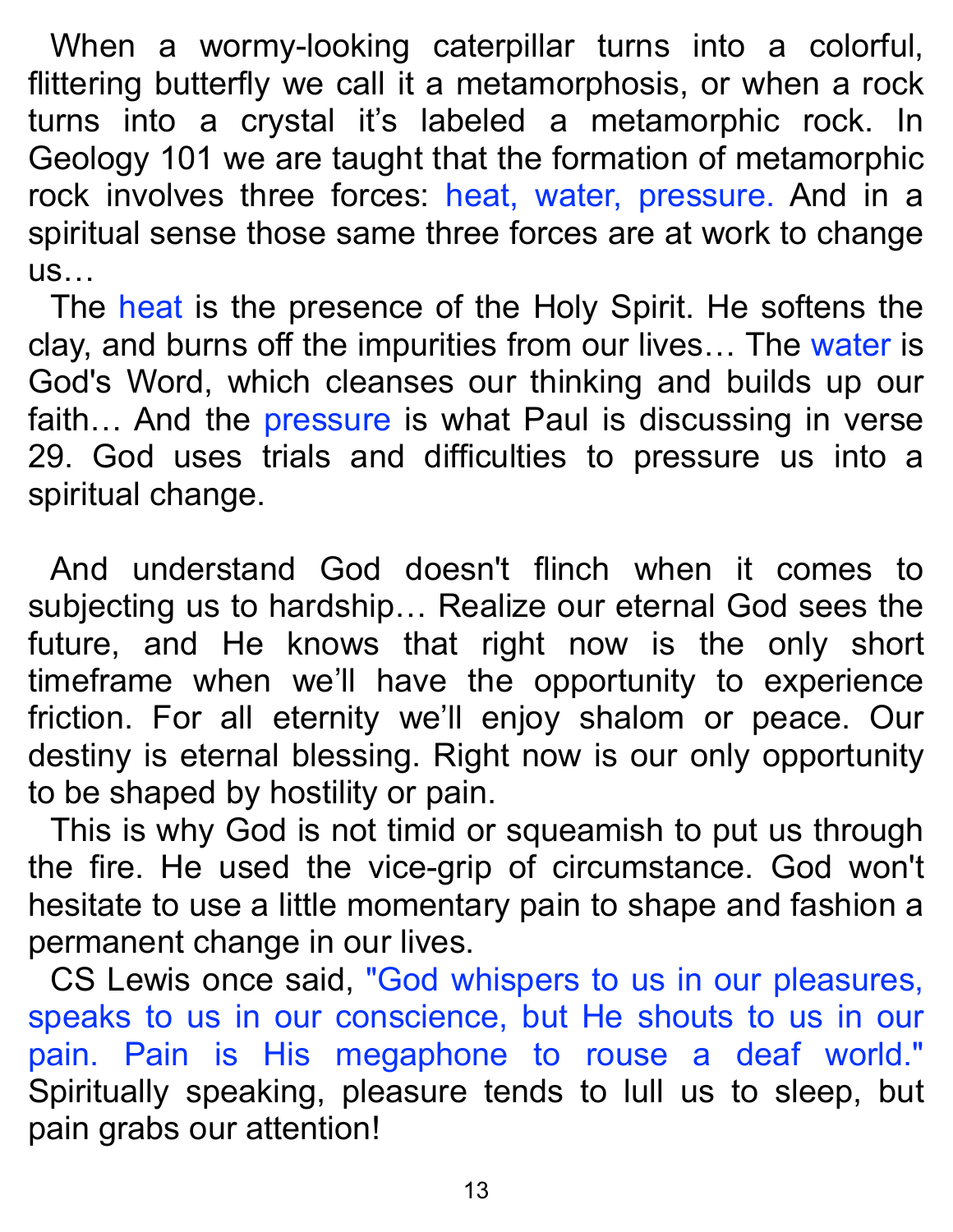It reminds me of a poem by Robert Browning Hamilton, "I walked a mile with Pleasure; she chatted all the way - But left me none the wiser for all she had to say - I walked a mile with Sorrow and ne'er a word said she - But, oh, the things I learned from her when Sorrow walked with me!" God uses even sorrow.

The cocoon of the emperor moth is funnel-shaped. When it's time for the moth to leave the cocoon it rises through its narrow neck. The moth squeezes through until it escapes. Biologists tell us it's the pressure on the moth's body, as it compresses through the opening, that releases the juices that fill the vessels in its wings, and ultimately causes those wings to fully develop.

Once a little boy saw an emperor moth struggling to shed its cocoon and fly to freedom. Out of pity he took some scissors, and snipped the threads of the cocoon to make the exit easier. But without the applied pressure, the wings never properly formed, and the moth spent his brief life crawling rather than flying.

Friends, when we try to escape life's pressures, and run from the struggles - we never properly develop. We end up crawling spiritually, rather than soaring!

I love the pithy jingle, "God puts you in a fix to fix you not the fix. If you try to fix the fix God puts you in, He's got to put you in another fix to fix the fix He wanted to fix in the first place." If you didn't get that the first time, let's try it again... In short, God uses trials to fix us.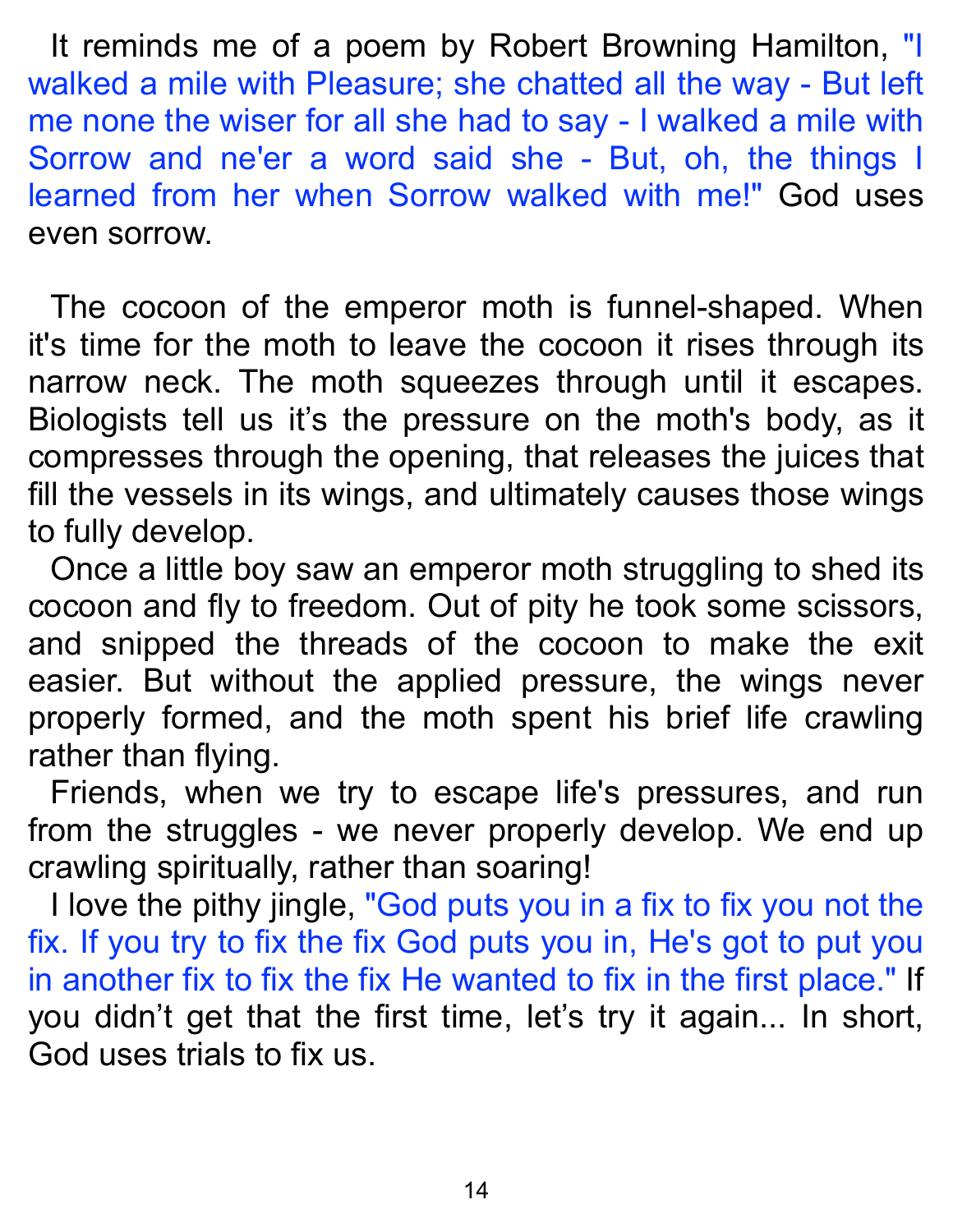Finally, let's place at the end of our string of struggles a question mark. We know verse 28 is true, but the question is will we believe it and embrace it?

Verse 28 assumes we know it's true. Paul says, "And we know all things work together for good". There are some things in life we don't know - some things we can't know some things we should know - but there are a few things we do know! And this is one of them.

Every believer knows "all things work together for good." This is a truth that Christians should realize even if the book of Romans had never been written. This is a truth we should discern intuitively. And why? Because, every Christian has been to the cross!

At Calvary God set a pattern. He took history's greatest tragedy, and turned it into its greatest victory. What appeared to be a catastrophe, an ugly upset, a devastating defeat, God worked it for good! Through the death of His only Son, salvation came to all men. You could say, God specializes in commandeering sad stories, and giving them happy endings!

Paul reminds you and me, "we know" this wonderful truth… And he's right - I know it - you know it - we just don't always want to admit that we know it....

For rather than rise up in faith, and grab hold of the comfort in this verse, we tend to enjoy a good sulk. Often, we prefer to whine and snivel - gripe and complain about our circumstances - and "the bum rap" we've gotten. We love to throw a good pity party.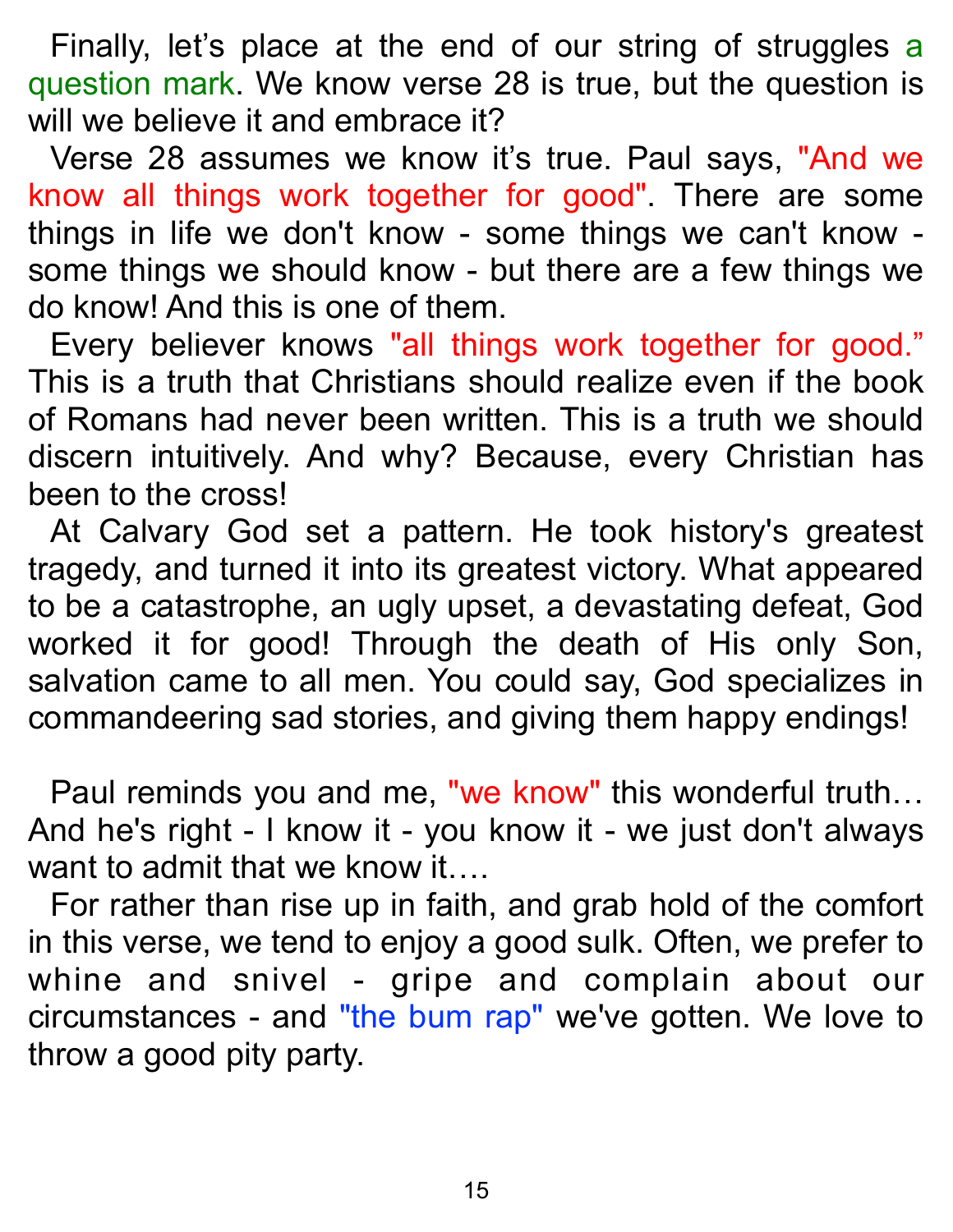Remember the story of Joseph. His brothers hated him. Joseph was his father's favorite. They wanted to snuff him out, but ended up selling him to slave traders headed for Egypt. When the jealous brothers returned home they lied to their father, Jacob - told him their kid brother was dead. He'd been eaten by wild animals.

And through a miraculous turn of events Joseph prospered in Egypt, eventually rising to second in command in Pharaoh's court…. So when famine fell upon the region Joseph's guilty brothers came to Egypt looking for food. Joseph had rationed the nation's grain, and Egypt was the only country with a surplus. And it was to Joseph his brothers had to come.

When Joseph finally revealed himself to his brothers he summed up his painful ordeal in one of the Bible's most instructive verses. He told them, "You meant it for evil; but God meant it for good, in order... to save many people." In the end, Joseph was able to rejoice in the fact his trials had resulted in good for an entire region.

It's interesting though, Joseph's dad, Jacob, expressed the opposite attitude. Earlier in the story, before Joseph had revealed his identity, he made his brothers return to their dad and ask him if they could bring his youngest son, Benjamin, with them to Egypt. Joseph held an older brother, Simeon, as hostage.

When Jacob was told what was being asked, he cried out, "Joseph is no more, Simeon is no more, and you want to take Benjamin away. All these things are against me." What was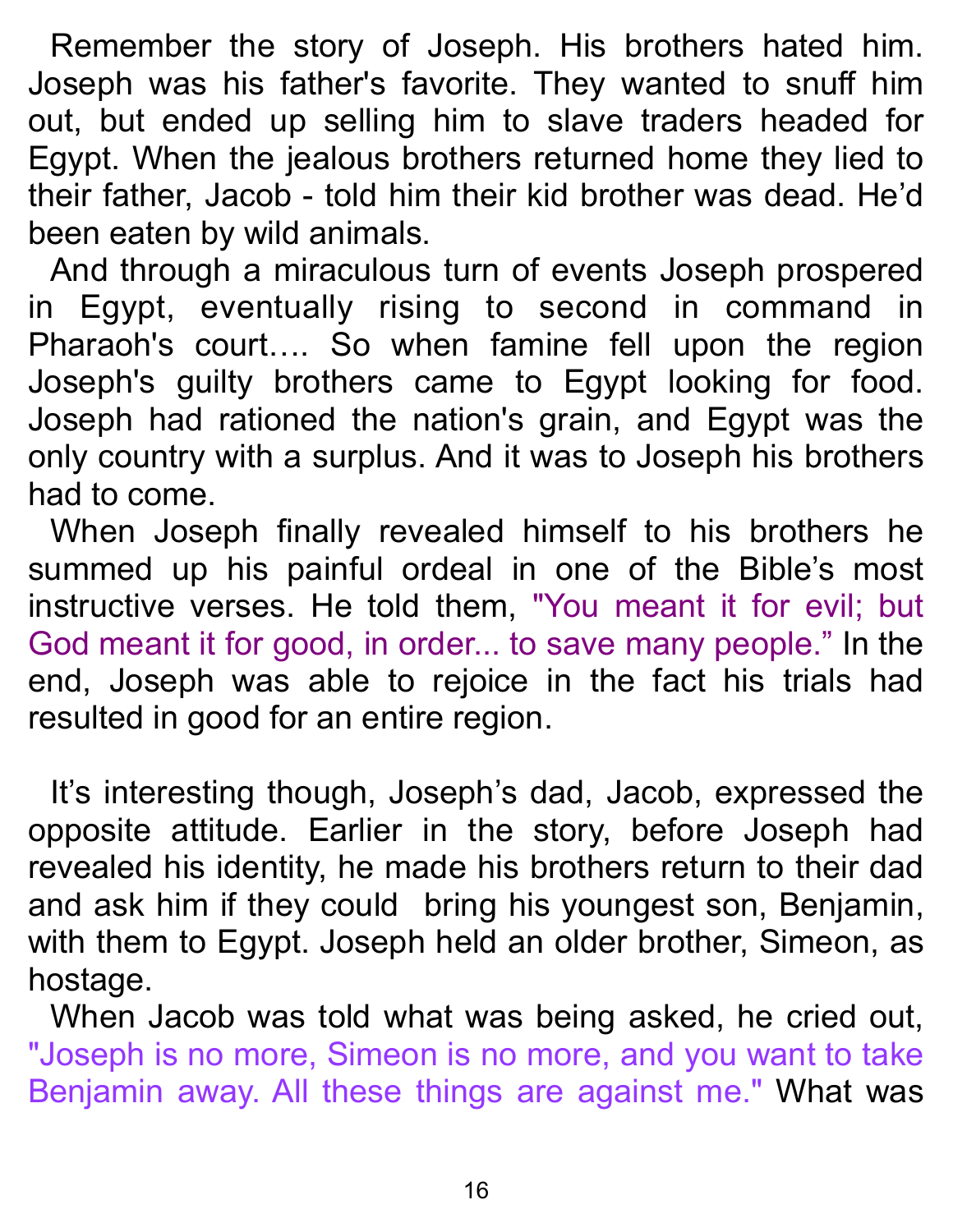Jacob saying? In essence, he's saying that all things don't work together for good!

Jacob was denying Romans 8:28. He's calling God a liar. Rather than for him, in his favor - he's saying that events have risen that are against him. Realize, Jacob knew in his heart that God works all things together for good, but at that moment he didn't want to confess or agree with that assessment. Jacob, a patriarch of our faith, liked belly-aching over promise-taking!

Understand, when we cry, "woe is me," we deny "great is God." Satan is continuously sending out the invitation, "Come unto me all you who are grieved and peeved, and I'll sympathize with your bitterness." I've heart it stated, "Self pity always weeps on the devil's shoulder." We need to stop painting ourselves as victims when God has promised to make us victors.

Hey, the way to make sense out of nonsensical circumstances is to insert the proper punctuation.

Punctuate your problems according to Romans 8:28 and the outlook changes. Dilemmas and difficulties, trials and hardships - take on a dramatic new meaning.

Wrap your problems between divine quotation marks, for God has said!… Capitalize the "All" in your circumstances… Use a few commas and dashes to mix it together… Drop in the exclamation point - good is the goal even when it involves pain… Remember, God's top objective is to make us like Jesus, period…